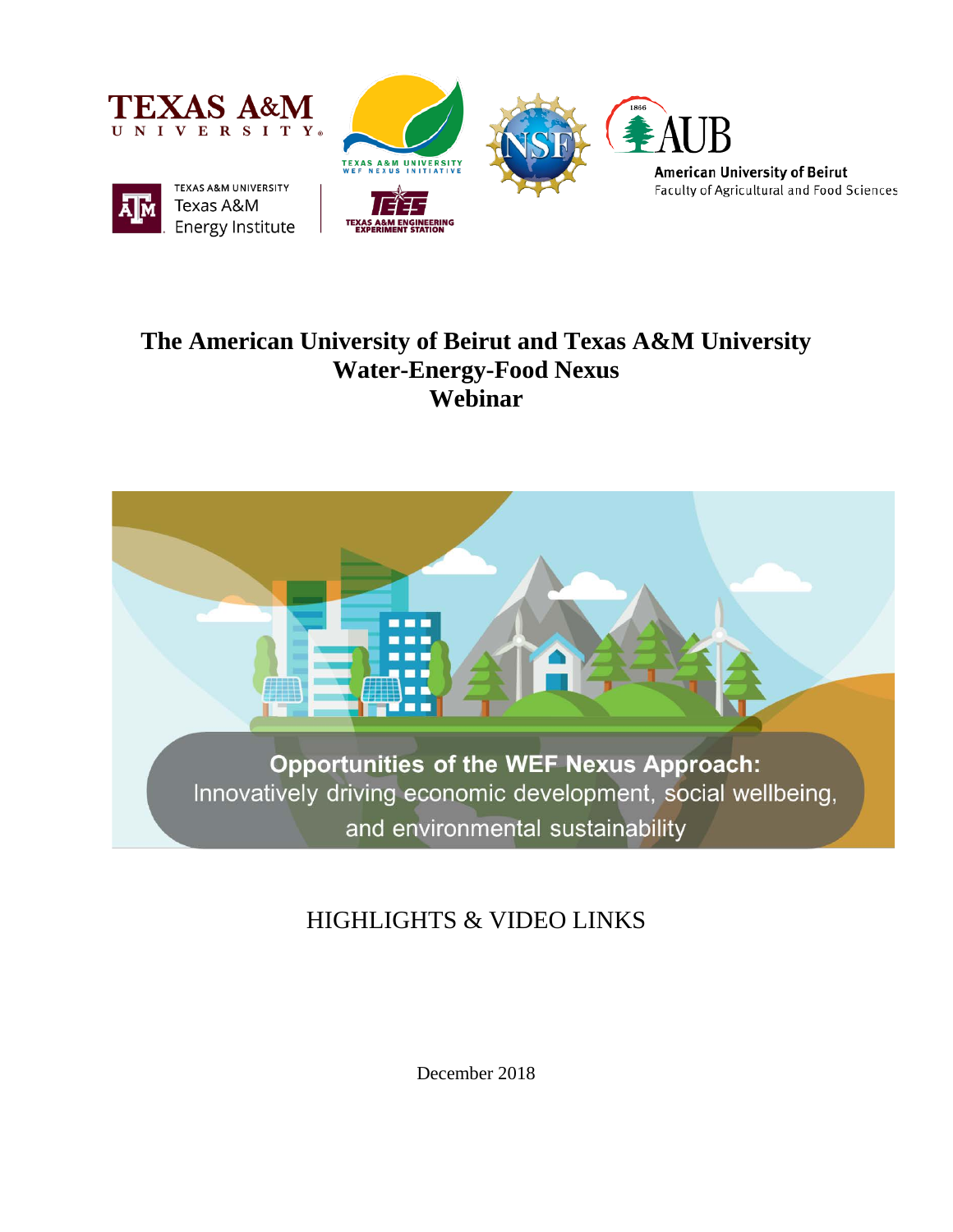The American University of Beirut (AUB) and Texas A&M University (TAMU) hosted a webinar on November 27, 2018, to present the findings of the 'San Antonio Case Studies of the Texas A&M WEF Nexus Initiative,' which were published in a Special Issue of [Science of the Total](https://emea01.safelinks.protection.outlook.com/?url=https%3A%2F%2Furldefense.proofpoint.com%2Fv2%2Furl%3Fu%3Dhttp-3A__r20.rs6.net_tn.jsp-3Ff-3D001VJ-2DkAYVFthwNDhfsy4Ek6g15HjQ6OVV4o81XGDW3SPaca1c-5FNLNT5Ph6ZaLi9pvIJ6BnPJ4jZyfsTcMpwLRhlNPMJ-2DRTnr818T0LFIWBpgeh8S3Pvn4Qj6mSgU5BT-5F-2DKpZLXKYz1uPqxG-2DIlTKg2fJ2W5cMEbKcZwMxn63faxvl96dzP9ISCsLQjOzpvyv-2DLlgopK2XNORYkbIM8SHg9xKPhW47AOs8rIxLsNzO4k5lvqT1TlvFdWA-3D-3D-26c-3D2Im3g19pc9TTXX8QPdj2g53um1dYvTWCOVf5VyjeCv521B0AmMt9qw-3D-3D-26ch-3DK6doltLFAs17llk6ICiGVWWJf2J5KRp9Tg6MpF0ggJjIeqseeEdNhA-3D-3D%26d%3DDwMFaQ%26c%3DODFT-G5SujMiGrKuoJJjVg%26r%3DRhlQtwZafHAAHRqzBWJrgw%26m%3DyqCDEuI01bEd2rqt8iU_8CYnmFID-57DvYTX6ln2bAY%26s%3DQIUc76Od37OwcOaMjuvwDDSvpKKhzCIysR5kwX-P4i0%26e%3D&data=02%7C01%7Cse47%40aub.edu.lb%7Ca013bddd9d4947964d5008d64b9e6320%7Cc7ba5b1a41b643e9a1206ff654ada137%7C1%7C0%7C636779540982845615&sdata=5cCIiRstQMvjvAGo8I1r5xlyWwAj7lFSkywpY%2FJ%2BXbg%3D&reserved=0)  [Environment \(STOTEN\):](https://emea01.safelinks.protection.outlook.com/?url=https%3A%2F%2Furldefense.proofpoint.com%2Fv2%2Furl%3Fu%3Dhttp-3A__r20.rs6.net_tn.jsp-3Ff-3D001VJ-2DkAYVFthwNDhfsy4Ek6g15HjQ6OVV4o81XGDW3SPaca1c-5FNLNT5Ph6ZaLi9pvIJ6BnPJ4jZyfsTcMpwLRhlNPMJ-2DRTnr818T0LFIWBpgeh8S3Pvn4Qj6mSgU5BT-5F-2DKpZLXKYz1uPqxG-2DIlTKg2fJ2W5cMEbKcZwMxn63faxvl96dzP9ISCsLQjOzpvyv-2DLlgopK2XNORYkbIM8SHg9xKPhW47AOs8rIxLsNzO4k5lvqT1TlvFdWA-3D-3D-26c-3D2Im3g19pc9TTXX8QPdj2g53um1dYvTWCOVf5VyjeCv521B0AmMt9qw-3D-3D-26ch-3DK6doltLFAs17llk6ICiGVWWJf2J5KRp9Tg6MpF0ggJjIeqseeEdNhA-3D-3D%26d%3DDwMFaQ%26c%3DODFT-G5SujMiGrKuoJJjVg%26r%3DRhlQtwZafHAAHRqzBWJrgw%26m%3DyqCDEuI01bEd2rqt8iU_8CYnmFID-57DvYTX6ln2bAY%26s%3DQIUc76Od37OwcOaMjuvwDDSvpKKhzCIysR5kwX-P4i0%26e%3D&data=02%7C01%7Cse47%40aub.edu.lb%7Ca013bddd9d4947964d5008d64b9e6320%7Cc7ba5b1a41b643e9a1206ff654ada137%7C1%7C0%7C636779540982845615&sdata=5cCIiRstQMvjvAGo8I1r5xlyWwAj7lFSkywpY%2FJ%2BXbg%3D&reserved=0) *Opportunities in the Water-Energy-Food Nexus Approach: Innovatively driving economic development, social well-being, and environmental sustainability*.

The webinar represents the culmination of the experience of the [Texas A&M University Water-](https://wefnexusinitiative.tamu.edu/)[Energy-Food Nexus Initiative \(WEFNI\)](https://wefnexusinitiative.tamu.edu/) in creating a University wide, four year, investigatory experience in support of planning for the water, energy, and food resource nexus in San Antonio and surrounding regions and as climate and urban growth alter water supplies. The System wide effort was led by Professor Rabi H. Mohtar, WEFNI Coordinator, TEES Research Professor, Texas A&M University, College Station Texas, and Dean, Faculty of Agricultural and Food Sciences (FAFS), American University of Beirut (AUB). Members of the Coordinating committee for the project include: Bruce McCarl, Kent E. Portney, Efstratios N. Pistikopoulos, Rudolph A. Rosen, Jack Baldauf, and David Baltensperger.

The webinar offered a discussion of the outcomes of 10 research articles reflecting the process of creating interdisciplinary teams and presenting an overview of the two-year period, during which the research was carried out. Thematic foci include data and modeling, trade-off analysis, water for food, water for energy, and governance. Prior to the publication of the Special Issue, two general stakeholder engagement meetings and several town halls were convened in an effort to better understand the challenges and the benefits of crossing disciplinary and sectoral boundaries to achieve a holistic understanding of the challenges facing resource management and allocation. The webinar also introduces the AUB initiative, led by Mohtar: The Water-Energy-Food-Health Nexus Renewable Resources Initiative, [\(WEFRAH\)](https://www.aub.edu.lb/fafs/WEFRAH/Pages/default.aspx). This initiative builds on the work begun at TAMU and paves the way for new collaborations, partnerships, and engagement between the two institutions per the recently signed AUB-TAMU MoU

## **Lessons learned** (in brief):

- System-of-systems quantification of water, energy, food, and related systems are similar across hotspots.
- Challenges posed are bound by local knowledge, physical constraints, and governance,
- Solutions must be contextualized locally
- Interdisciplinary teams are an iterative process that requires time and energy
- Interdisciplinary approaches to developing solutions expands opportunities for economic development and social well-being.

## **Materials (papers and recording)**

Videos of the full discussion are also available at the AUB-FAFS and Texas A&M WEFNI websites. Below list each topic (presenter indicated by asterisk).

**I- [INTRODUCTION](https://youtu.be/eZiYq4IbQuc) – Welcome Note** (Mohtar)

**WEF Consortium, milestones, and moving forward/ SDG application (5 min)**  Daher, B., \* Mohtar, R. H., Davidson, S., Cross, K., Karlberg, L., Darmendrail, D., Ganter, C.J., Kelman, J., Sadoff, C., Nahon, C., Fonseca, G., Comby, J., Lavarde, P., Abicalil, T., Aldaco-Manner, L., Schweitzer, M. (2018). **Multi-stakeholder Dialogue: Water-Energy-Food (WEF) Nexus and Implementing the SDGs.** *IWRA Policy Brief No. 2*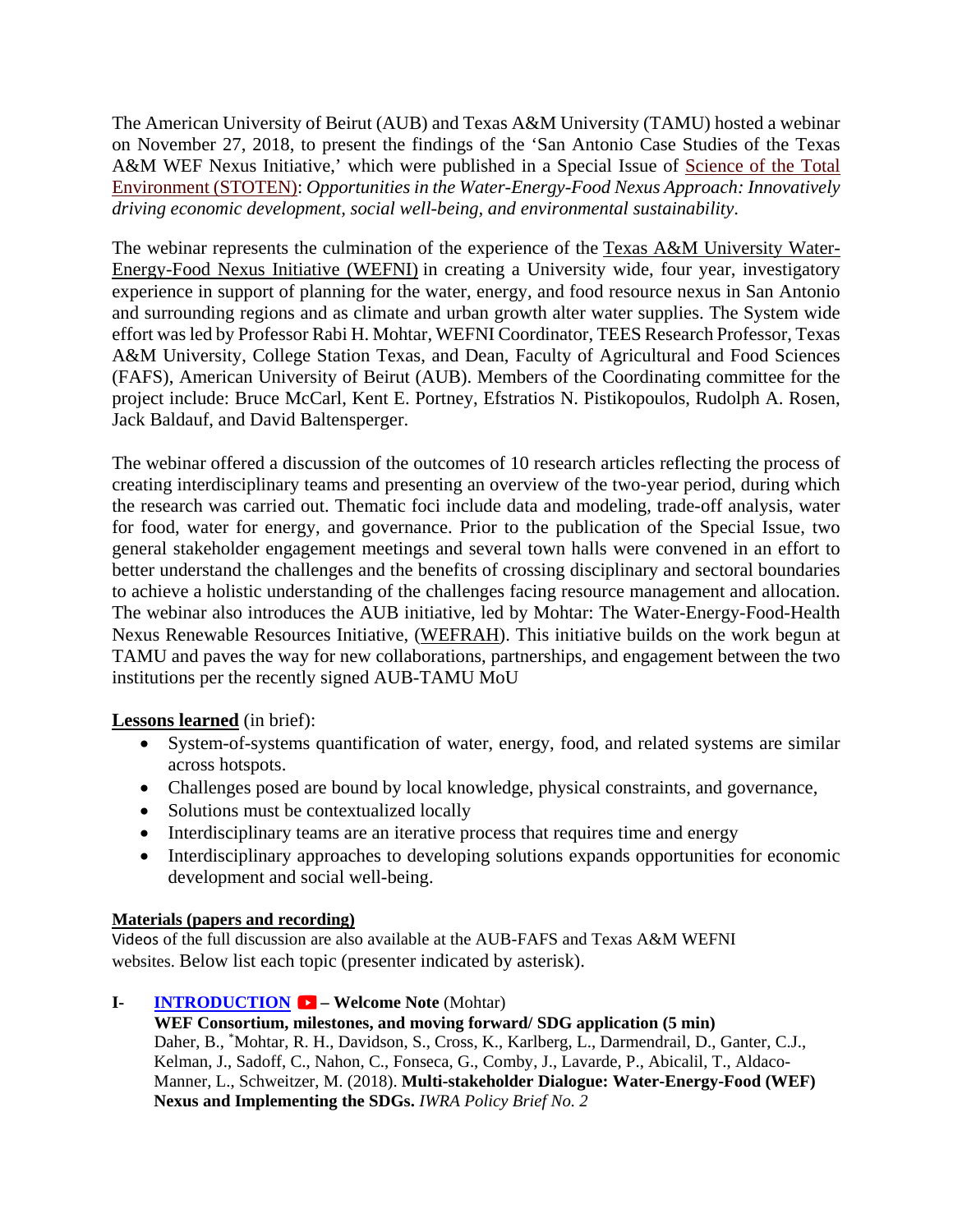Raya Marina Stephan, Rabi H. Mohtar\* , Bassel Daher, Antonio Embid Irujo, Astrid Hillers, J. Carl Ganter, Louise Karlberg, Liber Martin, Saeed Nairizi, Diego J. Rodriguez, & Will Sarni (2018): **Water–energy–food nexus: a platform for implementing the Sustainable Development Goals**, *Water International,* DOI: 10.1080/02508060.2018.1446581



#### **ii- SPECIAL ISSUE: Sceince of the Total Environment (Articles) [LESSONS LEARNED](https://youtu.be/rsvYPpjSNhg)**

\* **Mohtar, R. H.,** & Daher, B. (2019). Lessons learned: Creating an interdisciplinary team and using a nexus approach to address a resource hotspot. Science of the Total Environment, 650, 105-110. doi:10.1016/j.scitotenv.2018.08.406



## **[MODELING](https://youtu.be/nxE3YQYDLnY)**

Dargin, J.S., Mohtar, R.H., <sup>\*</sup>Daher, B., 2018. Complexity versus simplicity in water energy food (WEF) nexus assessment tools. Sci. Total Environ. Elsevier. https://www.sciencedirect.com/science/article/pii/S0048969718335174